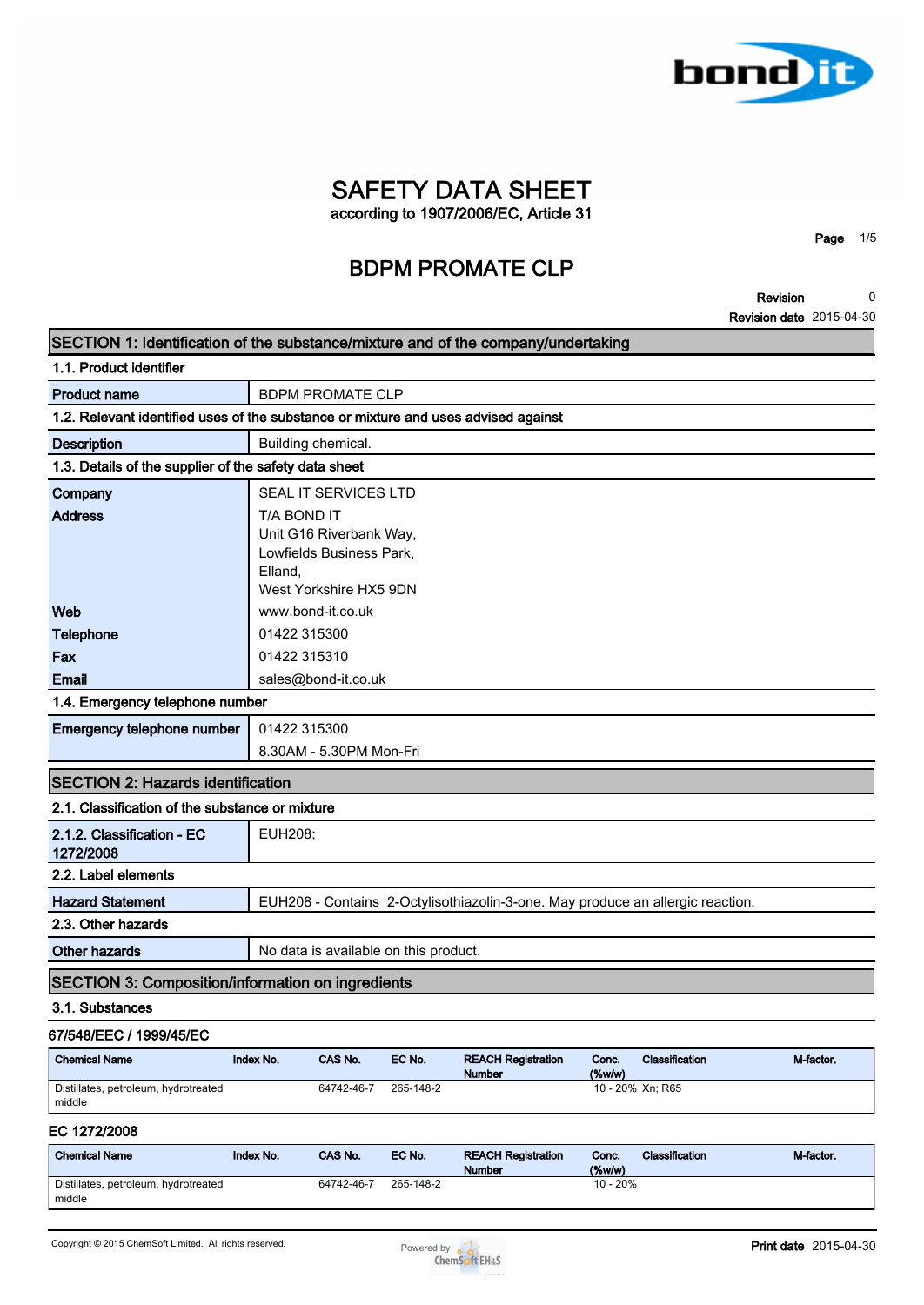#### **Revision 0**

**Revision date 2015-04-30**

|                                                                   | <b>BDPM PROMATE CLP</b>                                                                                                                                                 |
|-------------------------------------------------------------------|-------------------------------------------------------------------------------------------------------------------------------------------------------------------------|
|                                                                   | <b>Revision</b><br>Revision date 2015-                                                                                                                                  |
| <b>SECTION 4: First aid measures</b>                              |                                                                                                                                                                         |
| 4.1. Description of first aid measures                            |                                                                                                                                                                         |
| Inhalation                                                        | Move the exposed person to fresh air.                                                                                                                                   |
| Eye contact                                                       | Rinse immediately with plenty of water for 15 minutes holding the eyelids open.                                                                                         |
| <b>Skin contact</b>                                               | Wash off immediately with plenty of soap and water. Remove contaminated clothing.                                                                                       |
| Ingestion                                                         | DO NOT INDUCE VOMITING.                                                                                                                                                 |
|                                                                   | 4.2. Most important symptoms and effects, both acute and delayed                                                                                                        |
| Inhalation                                                        | May cause irritation to mucous membranes.                                                                                                                               |
| Eye contact                                                       | May cause irritation to eyes.                                                                                                                                           |
| <b>Skin contact</b>                                               | May cause irritation to skin.                                                                                                                                           |
| Ingestion                                                         | May cause irritation to mucous membranes.                                                                                                                               |
|                                                                   | 4.3. Indication of any immediate medical attention and special treatment needed                                                                                         |
| Eye contact                                                       | Seek medical attention if irritation or symptoms persist.                                                                                                               |
| <b>Skin contact</b>                                               | Seek medical attention if irritation or symptoms persist.                                                                                                               |
| Ingestion                                                         | Seek medical attention if irritation or symptoms persist.                                                                                                               |
| <b>SECTION 5: Firefighting measures</b>                           |                                                                                                                                                                         |
| 5.1. Extinguishing media                                          |                                                                                                                                                                         |
|                                                                   | Use extinguishing media appropriate to the surrounding fire conditions.                                                                                                 |
| 5.2. Special hazards arising from the substance or mixture        |                                                                                                                                                                         |
|                                                                   | Burning produces irritating, toxic and obnoxious fumes.                                                                                                                 |
| 5.3. Advice for firefighters                                      |                                                                                                                                                                         |
|                                                                   | Wear suitable respiratory equipment when necessary.                                                                                                                     |
| <b>SECTION 6: Accidental release measures</b>                     |                                                                                                                                                                         |
|                                                                   | 6.1. Personal precautions, protective equipment and emergency procedures                                                                                                |
|                                                                   | Ensure adequate ventilation of the working area.                                                                                                                        |
| 6.2. Environmental precautions                                    |                                                                                                                                                                         |
|                                                                   | Do not allow product to enter drains. Prevent further spillage if safe.                                                                                                 |
| 6.3. Methods and material for containment and cleaning up         |                                                                                                                                                                         |
|                                                                   |                                                                                                                                                                         |
|                                                                   | Absorb with inert, absorbent material. Sweep up. Transfer to suitable, labelled containers for<br>disposal. Clean spillage area thoroughly with plenty of water.        |
| 6.4. Reference to other sections                                  |                                                                                                                                                                         |
|                                                                   | See section 13. Disposal Considerations for further information. See section 8. PPE for further<br>information.                                                         |
| <b>SECTION 7: Handling and storage</b>                            |                                                                                                                                                                         |
| 7.1. Precautions for safe handling                                |                                                                                                                                                                         |
|                                                                   | Avoid contact with eyes and skin. Ensure adequate ventilation of the working area. Adopt best<br>Manual Handling considerations when handling, carrying and dispensing. |
| 7.2. Conditions for safe storage, including any incompatibilities |                                                                                                                                                                         |
|                                                                   | Keep in a cool, dry, well ventilated area. Keep containers tightly closed. Store in correctly label                                                                     |

|                          | Keep in a cool, dry, well ventilated area. Keep containers tightly closed. Store in correctly labelled<br>containers. |
|--------------------------|-----------------------------------------------------------------------------------------------------------------------|
| 7.3. Specific end use(s) |                                                                                                                       |

**7.3. Specific end use(s)**

**Building chemical.**

### **SECTION 8: Exposure controls/personal protection**

#### **8.1. Control parameters**

**No data is available on this product.**

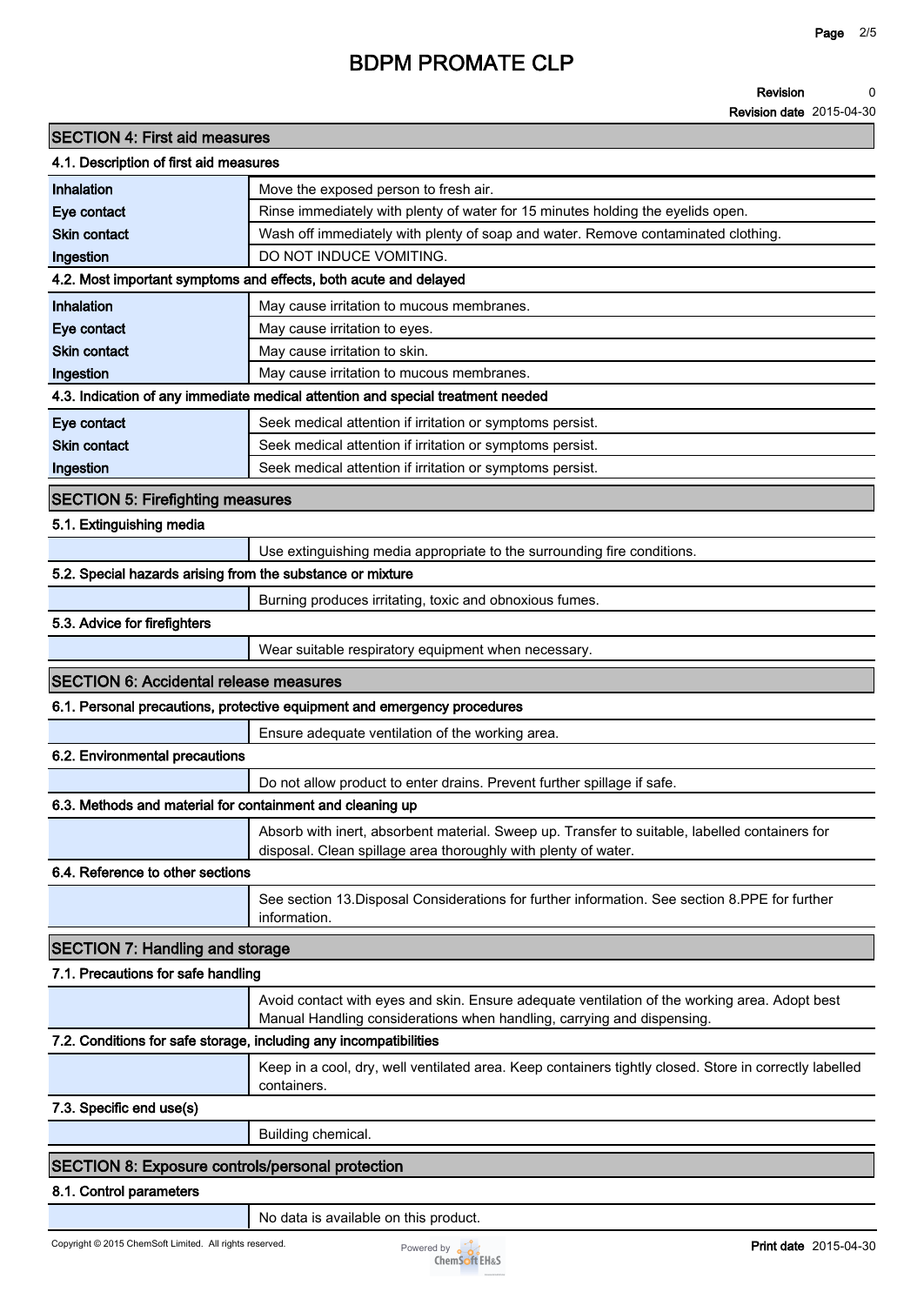**Revision Revision date 2015-04-30 0**

| 8.2. Exposure controls         |                                                     |
|--------------------------------|-----------------------------------------------------|
| 8.2.1. Appropriate engineering | Ensure adequate ventilation of the working area.    |
| controls                       |                                                     |
| 8.2.2. Individual protection   | Wear protective clothing.                           |
| measures                       |                                                     |
| Eye / face protection          | In case of splashing, wear Approved safety goggles. |

### **SECTION 9: Physical and chemical properties**

#### **9.1. Information on basic physical and chemical properties**

| Appearance Paste                          |                                              |
|-------------------------------------------|----------------------------------------------|
|                                           | <b>Colour</b> Various                        |
|                                           | Odour Pungent                                |
|                                           | pH Not applicable.                           |
|                                           | Melting point Not applicable.                |
|                                           | Initial boiling point   No data available    |
|                                           | Flash point Not applicable.                  |
| Upper Explosive Limit   No data available |                                              |
| Lower Explosive Limit   No data available |                                              |
|                                           | Relative density $0.9 - 1$ (H2O = 1 @ 20 °C) |

### **SECTION 10: Stability and reactivity**

**10.1. Reactivity**

| 10.1. Reactivity                             |                                       |  |
|----------------------------------------------|---------------------------------------|--|
|                                              | No data is available on this product. |  |
| 10.2. Chemical stability                     |                                       |  |
|                                              | Stable under normal conditions.       |  |
| 10.3. Possibility of hazardous reactions     |                                       |  |
|                                              | No data is available on this product. |  |
| 10.4. Conditions to avoid                    |                                       |  |
|                                              | No data is available on this product. |  |
| 10.5. Incompatible materials                 |                                       |  |
|                                              | No data is available on this product. |  |
| 10.6. Hazardous decomposition products       |                                       |  |
|                                              | No data is available on this product. |  |
| <b>SECTION 11: Toxicological information</b> |                                       |  |
| 11.1. Information on toxicological effects   |                                       |  |
| <b>Acute toxicity</b>                        | No data is available on this product. |  |
| Skin corrosion/irritation                    | No data is available on this product. |  |
| Serious eye damage/irritation                | No data is available on this product. |  |
| <b>Respiratory or skin</b><br>sensitisation  | No data is available on this product. |  |
| Germ cell mutagenicity                       | No data is available on this product. |  |
| Carcinogenicity                              | No data is available on this product. |  |
| Reproductive toxicity                        | No data is available on this product. |  |
| <b>SECTION 12: Ecological information</b>    |                                       |  |
| 12.2. Persistence and degradability          |                                       |  |
|                                              | No data is available on this product. |  |
| 12.3. Bioaccumulative potential              |                                       |  |
|                                              | No data is available on this product. |  |

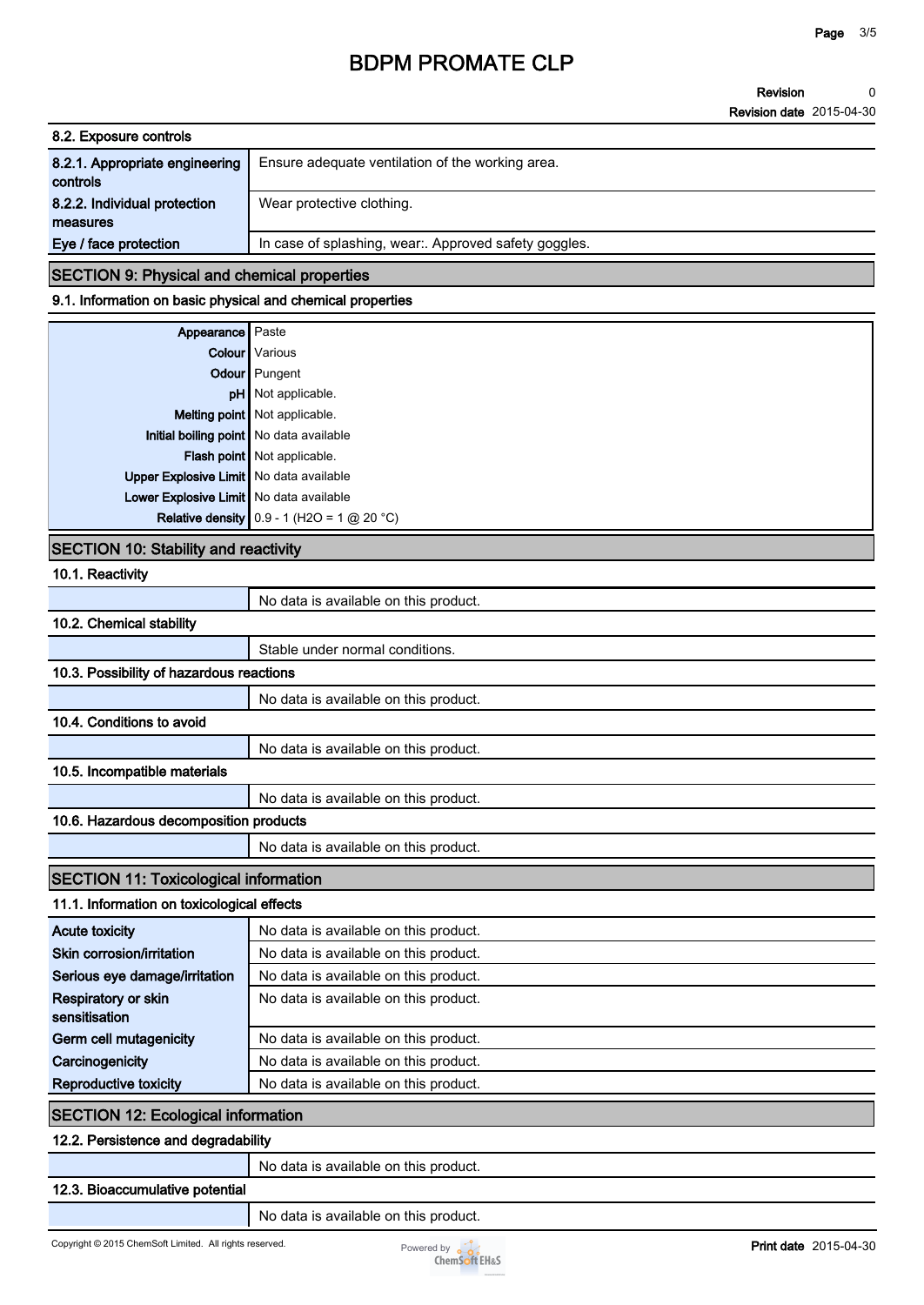#### **Revision Revision date 2015-04-30 0**

| 12.4. Mobility in soil                     |                                                                                                                                                                                                                                                                                                                                                                                                                                                                                                                                                                                                                                                                                                                                                                                                                                                                                                                                                                                                                           |
|--------------------------------------------|---------------------------------------------------------------------------------------------------------------------------------------------------------------------------------------------------------------------------------------------------------------------------------------------------------------------------------------------------------------------------------------------------------------------------------------------------------------------------------------------------------------------------------------------------------------------------------------------------------------------------------------------------------------------------------------------------------------------------------------------------------------------------------------------------------------------------------------------------------------------------------------------------------------------------------------------------------------------------------------------------------------------------|
|                                            | No data is available on this product.                                                                                                                                                                                                                                                                                                                                                                                                                                                                                                                                                                                                                                                                                                                                                                                                                                                                                                                                                                                     |
| 12.5. Results of PBT and vPvB assessment   |                                                                                                                                                                                                                                                                                                                                                                                                                                                                                                                                                                                                                                                                                                                                                                                                                                                                                                                                                                                                                           |
|                                            | No data is available on this product.                                                                                                                                                                                                                                                                                                                                                                                                                                                                                                                                                                                                                                                                                                                                                                                                                                                                                                                                                                                     |
| 12.6. Other adverse effects                |                                                                                                                                                                                                                                                                                                                                                                                                                                                                                                                                                                                                                                                                                                                                                                                                                                                                                                                                                                                                                           |
|                                            | No data is available on this product.                                                                                                                                                                                                                                                                                                                                                                                                                                                                                                                                                                                                                                                                                                                                                                                                                                                                                                                                                                                     |
| <b>SECTION 13: Disposal considerations</b> |                                                                                                                                                                                                                                                                                                                                                                                                                                                                                                                                                                                                                                                                                                                                                                                                                                                                                                                                                                                                                           |
| 13.1. Waste treatment methods              |                                                                                                                                                                                                                                                                                                                                                                                                                                                                                                                                                                                                                                                                                                                                                                                                                                                                                                                                                                                                                           |
|                                            | Dispose of in compliance with all local and national regulations.                                                                                                                                                                                                                                                                                                                                                                                                                                                                                                                                                                                                                                                                                                                                                                                                                                                                                                                                                         |
| <b>Disposal of packaging</b>               |                                                                                                                                                                                                                                                                                                                                                                                                                                                                                                                                                                                                                                                                                                                                                                                                                                                                                                                                                                                                                           |
|                                            | Do NOT reuse empty containers.                                                                                                                                                                                                                                                                                                                                                                                                                                                                                                                                                                                                                                                                                                                                                                                                                                                                                                                                                                                            |
| <b>SECTION 14: Transport information</b>   |                                                                                                                                                                                                                                                                                                                                                                                                                                                                                                                                                                                                                                                                                                                                                                                                                                                                                                                                                                                                                           |
| 14.6. Special precautions for user         |                                                                                                                                                                                                                                                                                                                                                                                                                                                                                                                                                                                                                                                                                                                                                                                                                                                                                                                                                                                                                           |
|                                            | No data is available on this product.                                                                                                                                                                                                                                                                                                                                                                                                                                                                                                                                                                                                                                                                                                                                                                                                                                                                                                                                                                                     |
|                                            | 14.7. Transport in bulk according to Annex II of MARPOL 73/78 and the IBC Code                                                                                                                                                                                                                                                                                                                                                                                                                                                                                                                                                                                                                                                                                                                                                                                                                                                                                                                                            |
|                                            | No data is available on this product.                                                                                                                                                                                                                                                                                                                                                                                                                                                                                                                                                                                                                                                                                                                                                                                                                                                                                                                                                                                     |
| <b>ADR/RID</b>                             |                                                                                                                                                                                                                                                                                                                                                                                                                                                                                                                                                                                                                                                                                                                                                                                                                                                                                                                                                                                                                           |
|                                            | The product is not classified as dangerous for carriage.                                                                                                                                                                                                                                                                                                                                                                                                                                                                                                                                                                                                                                                                                                                                                                                                                                                                                                                                                                  |
| <b>IMDG</b>                                |                                                                                                                                                                                                                                                                                                                                                                                                                                                                                                                                                                                                                                                                                                                                                                                                                                                                                                                                                                                                                           |
|                                            | The product is not classified as dangerous for carriage.                                                                                                                                                                                                                                                                                                                                                                                                                                                                                                                                                                                                                                                                                                                                                                                                                                                                                                                                                                  |
| <b>IATA</b>                                |                                                                                                                                                                                                                                                                                                                                                                                                                                                                                                                                                                                                                                                                                                                                                                                                                                                                                                                                                                                                                           |
|                                            | The product is not classified as dangerous for carriage.                                                                                                                                                                                                                                                                                                                                                                                                                                                                                                                                                                                                                                                                                                                                                                                                                                                                                                                                                                  |
| <b>Further information</b>                 |                                                                                                                                                                                                                                                                                                                                                                                                                                                                                                                                                                                                                                                                                                                                                                                                                                                                                                                                                                                                                           |
|                                            | The product is not classified as dangerous for carriage.                                                                                                                                                                                                                                                                                                                                                                                                                                                                                                                                                                                                                                                                                                                                                                                                                                                                                                                                                                  |
| <b>SECTION 15: Regulatory information</b>  |                                                                                                                                                                                                                                                                                                                                                                                                                                                                                                                                                                                                                                                                                                                                                                                                                                                                                                                                                                                                                           |
|                                            | 15.1. Safety, health and environmental regulations/legislation specific for the substance or mixture                                                                                                                                                                                                                                                                                                                                                                                                                                                                                                                                                                                                                                                                                                                                                                                                                                                                                                                      |
| <b>Regulations</b>                         | REGULATION (EC) No 1907/2006 OF THE EUROPEAN PARLIAMENT AND OF THE COUNCIL<br>of 18 December 2006 concerning the Registration, Evaluation, Authorisation and Restriction of<br>Chemicals (REACH), establishing a European Chemicals Agency, amending Directive 1999/45/EC<br>and repealing Council Regulation (EEC) No 793/93 and Commission Regulation (EC) No 1488/94<br>as well as Council Directive 76/769/EEC and Commission Directives 91/155/EEC, 93/67/EEC,<br>93/105/EC and 2000/21/EC. COMMISSION REGULATION (EU) No 453/2010 of 20 May 2010<br>amending Regulation (EC) No 1907/2006 of the European Parliament and of the Council on the<br>Registration, Authorisation and Restriction of Chemicals (REACH), establishing a European<br>Chemicals Agency, amending Directive 1999/45/EC and repealing Council Regulation (EEC) No<br>793/93 and Commission Regulation (EC) No 1488/94 as well as Council Directive 76/769/EEC and<br>Commission Directives 91/155/EEC, 93/67/EEC, 93/105/EEC and 2000/21/EC. |
| <b>Further information</b>                 |                                                                                                                                                                                                                                                                                                                                                                                                                                                                                                                                                                                                                                                                                                                                                                                                                                                                                                                                                                                                                           |
|                                            | No Significant Hazard.                                                                                                                                                                                                                                                                                                                                                                                                                                                                                                                                                                                                                                                                                                                                                                                                                                                                                                                                                                                                    |
| <b>SECTION 16: Other information</b>       |                                                                                                                                                                                                                                                                                                                                                                                                                                                                                                                                                                                                                                                                                                                                                                                                                                                                                                                                                                                                                           |
| Other information                          |                                                                                                                                                                                                                                                                                                                                                                                                                                                                                                                                                                                                                                                                                                                                                                                                                                                                                                                                                                                                                           |
| Text of risk phrases in Section<br>3       | R65 - Harmful: may cause lung damage if swallowed.                                                                                                                                                                                                                                                                                                                                                                                                                                                                                                                                                                                                                                                                                                                                                                                                                                                                                                                                                                        |
| Further information                        |                                                                                                                                                                                                                                                                                                                                                                                                                                                                                                                                                                                                                                                                                                                                                                                                                                                                                                                                                                                                                           |